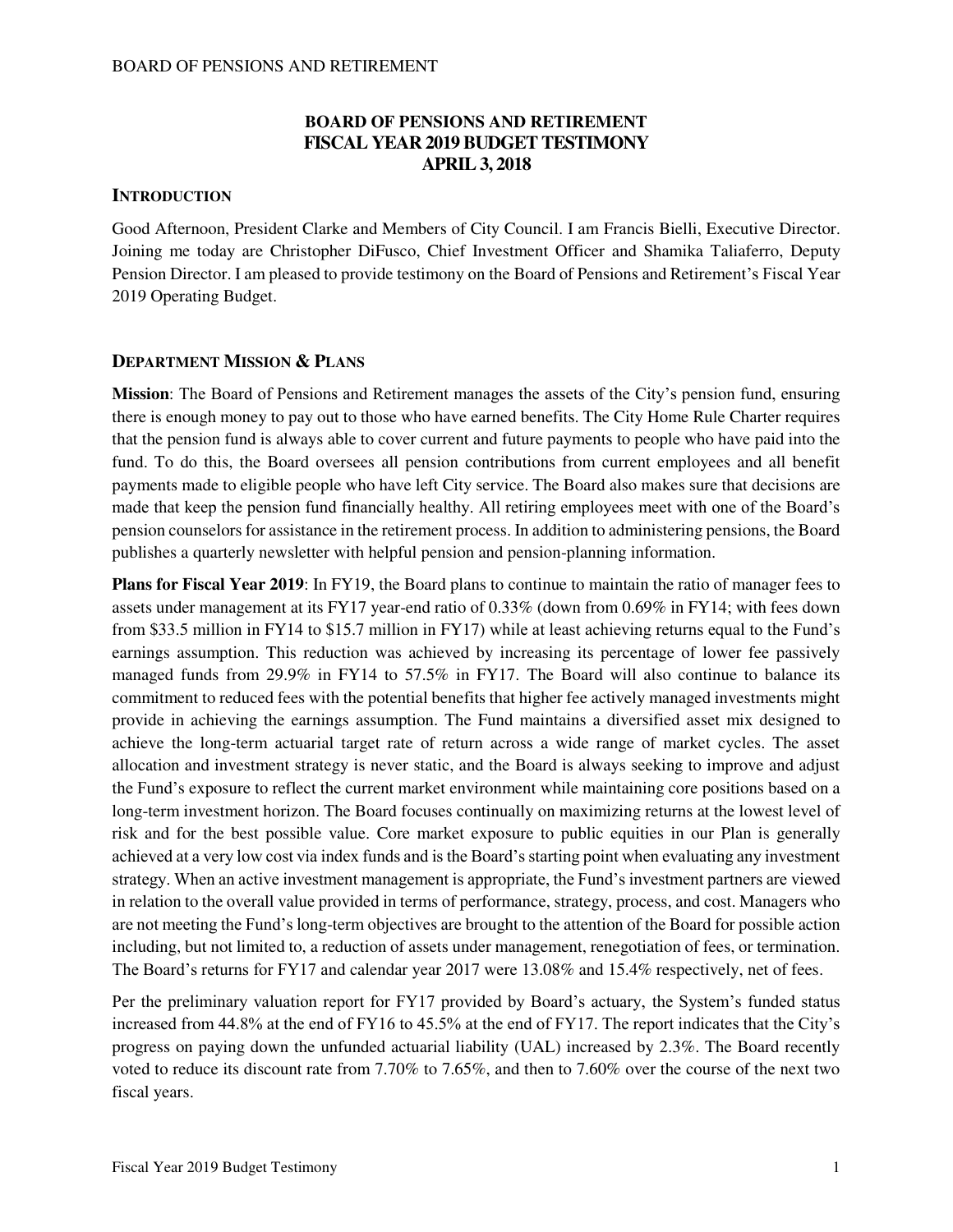As it pertains to benefits for members of the retirement system, the Board will continue to provide retirement education sessions to system members by further expanding its outreach to operating departments and bargaining units.

The Board's goal is to increase the percentage of monthly pension benefits received via direct deposit from its current 93.2% to 96.5% by the conclusion of FY23. Since Electronic Funds Transfer (EFT) recipients receive quarterly statements instead of monthly checks, increased EFT participation means that the Board uses less paper and saves on postage costs.

The Board also plans to work with Nationwide, the 457 Plan Third Party Administrator, to increase the number of 457 Plan participants from its current total of 22,155 to 24,500 by the end of FY23.

Lastly, the Board will continue to develop and maintain a diverse workforce. The current Board staff is 70% female and 67% minority. While staff size is limited and primarily governed by the Civil Service Regulations, the Board is committed to further developing and maintaining a diverse workforce. The Board's exempt staff is 54% minority and 54% female. The Board also seeks to promote diversity and inclusion in its investment manager selection process. For example, in FY17, 27.65% of all manager fees went to M/W/DSBE firms.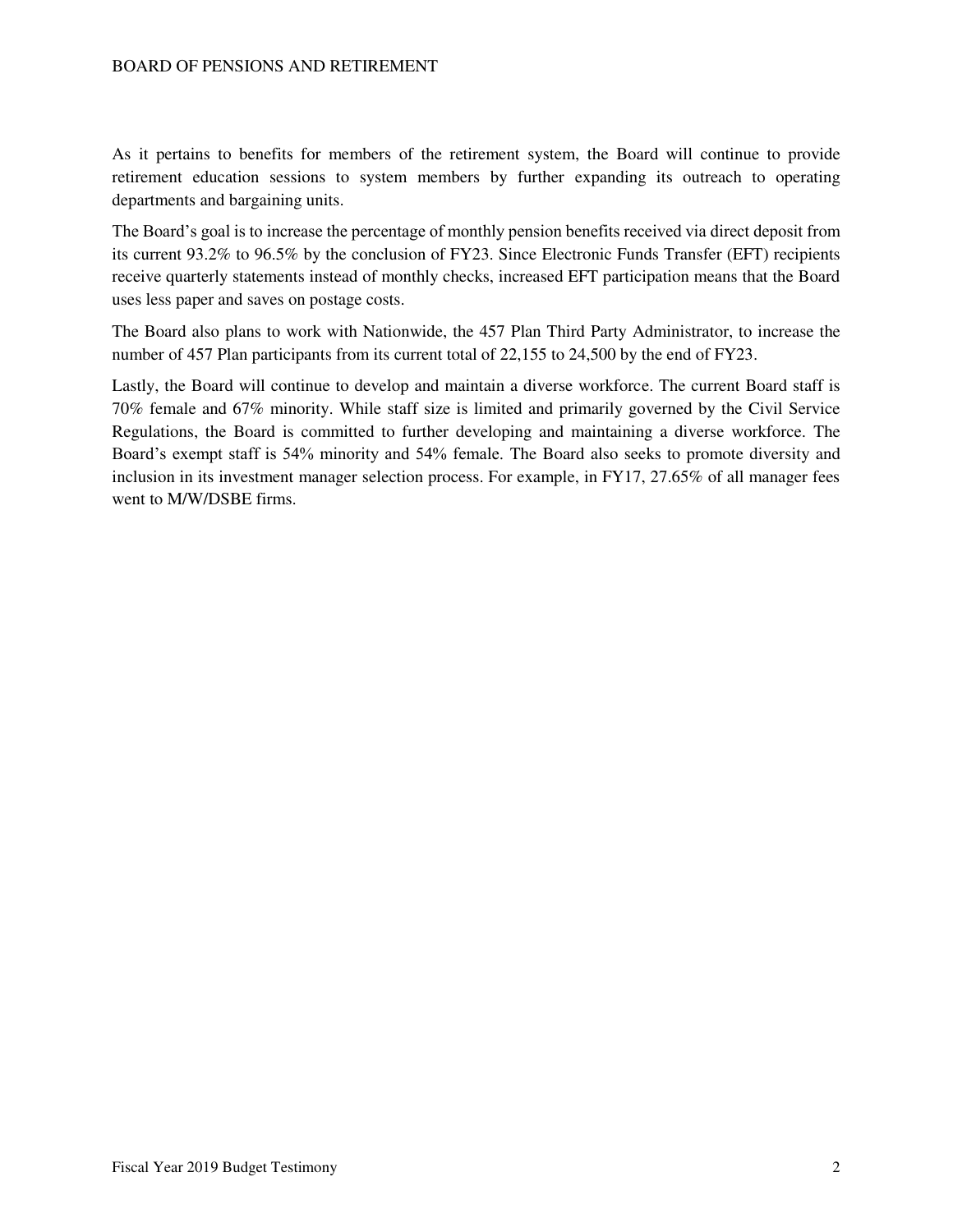# **BUDGET SUMMARY & OTHER BUDGET DRIVERS**

| <b>Staff Demographics Summary (as of December 2017)</b> |           |                             |           |           |  |  |  |  |  |
|---------------------------------------------------------|-----------|-----------------------------|-----------|-----------|--|--|--|--|--|
|                                                         | Total     | Minority                    | White     | Female    |  |  |  |  |  |
| Number of Full-Time Staff                               | 55        | 35                          | 19        | 37        |  |  |  |  |  |
| Number of Exempt Staff                                  | 13        |                             | 6         |           |  |  |  |  |  |
| Number of Executive Staff (deputy level)<br>and above)  | 5         | $\mathcal{D}_{\mathcal{L}}$ | 3         |           |  |  |  |  |  |
| Average Salary, Full-Time Staff                         | \$62,599  | \$56,628                    | \$76,709  | \$54,001  |  |  |  |  |  |
| Average Salary, Exempt Staff                            | \$103,657 | \$91.856                    | \$113,771 | \$88,658  |  |  |  |  |  |
| Average Salary, Executive Staff                         | \$143,948 | \$107,500                   | \$168,247 | \$125,000 |  |  |  |  |  |
| Median Salary, Full-Time Staff                          | \$50,282  | \$44,178                    | \$57,188  | \$44,178  |  |  |  |  |  |
| Median Salary, Exempt Staff                             | \$90,000  | \$89,770                    | \$90,194  | \$89,539  |  |  |  |  |  |
| Median Salary, Executive Staff                          | \$125,000 | \$107,500                   | \$175,000 | \$125,000 |  |  |  |  |  |

| <b>Employment Levels (as of December 2017)</b>             |                 |          |  |  |  |  |  |
|------------------------------------------------------------|-----------------|----------|--|--|--|--|--|
|                                                            | <b>Budgeted</b> | Filled   |  |  |  |  |  |
| Number of Full-Time Positions                              | 73              | 55       |  |  |  |  |  |
| Number of Exempt Positions                                 | 14              | 13       |  |  |  |  |  |
| Number of Executive Positions (deputy)<br>level and above) | 6               |          |  |  |  |  |  |
| Average Salary of All Full-Time Positions                  | \$53,163        | \$62,599 |  |  |  |  |  |
| Median Salary of All Full-Time Positions                   | \$49.973        | \$50,282 |  |  |  |  |  |

| <b>Pension Fund Financial Summary by Class</b>  |                |                    |                |                    |                |                  |  |  |  |  |
|-------------------------------------------------|----------------|--------------------|----------------|--------------------|----------------|------------------|--|--|--|--|
|                                                 | FY17 Original  | FY17 Actual        | FY18 Original  | FY18 Estimated     | FY19 Proposed  | Difference:      |  |  |  |  |
|                                                 | Appropriations | <b>Obligations</b> | Appropriations | <b>Obligations</b> | Appropriations | <b>FY19-FY18</b> |  |  |  |  |
| Class 100 - Employee Compensation               | \$7,170,000    | \$6,865,440        | \$7,644,000    | \$7,644,000        | \$8,113,000    | \$469,000        |  |  |  |  |
| Class 200 - Purchase of Services                | \$2,475,000    | \$2,188,352        | \$2,267,000    | \$2,280,000        | \$2,194,000    | $(\$86,000)$     |  |  |  |  |
| Class 300/400 - Materials, Supplies & Equipment | \$138,000      | \$60,597           | \$138,000      | \$147,000          | \$165,000      | \$18,000         |  |  |  |  |
| Class 800 - Payment to Other Funds              | \$125,000      | \$88,709           | \$125,000      | \$103,000          | \$90,000       | (\$13,000)       |  |  |  |  |
|                                                 | \$9,908,000    | \$9,203,098        | \$10,174,000   | \$10,174,000       | \$10,562,000   | \$388,000        |  |  |  |  |

| <b>Contracts Summary (Professional Services only)</b> |              |              |              |              |              |                                  |  |  |  |
|-------------------------------------------------------|--------------|--------------|--------------|--------------|--------------|----------------------------------|--|--|--|
|                                                       | <b>FY13</b>  | <b>FY14</b>  | <b>FY15</b>  | <b>FY16</b>  | <b>FY17</b>  | <b>FY18 YTD</b><br>$(Q1 & Q2)^1$ |  |  |  |
| Total amount of contracts                             | \$29,890,980 | \$33,529,195 | \$28,694,934 | \$16,310,256 | \$16,424,039 | N/A                              |  |  |  |
| Total amount to M/W/DSBE                              | \$3,939,110  | \$4,881,899  | \$5,204,446  | \$4,484,759  | \$4,463,693  | N/A                              |  |  |  |
| <b>Participation Rate</b>                             | 13%          | 15%          | 18%          | 27%          | 27%          | N/A                              |  |  |  |

*1 Fees are billed at least one quarter in arrears.* 

| Total M/W/DSBE Contract Participation Goal (Public Works; Services, Supplies &<br><b>Equipment: and Professional Services combined)</b> |             |             |             |  |  |  |  |
|-----------------------------------------------------------------------------------------------------------------------------------------|-------------|-------------|-------------|--|--|--|--|
|                                                                                                                                         | <b>FY17</b> | <b>FY18</b> | <b>FY19</b> |  |  |  |  |
| M/W/DSBE Contract Participation Goal                                                                                                    | 15%         | 15%         | 15%         |  |  |  |  |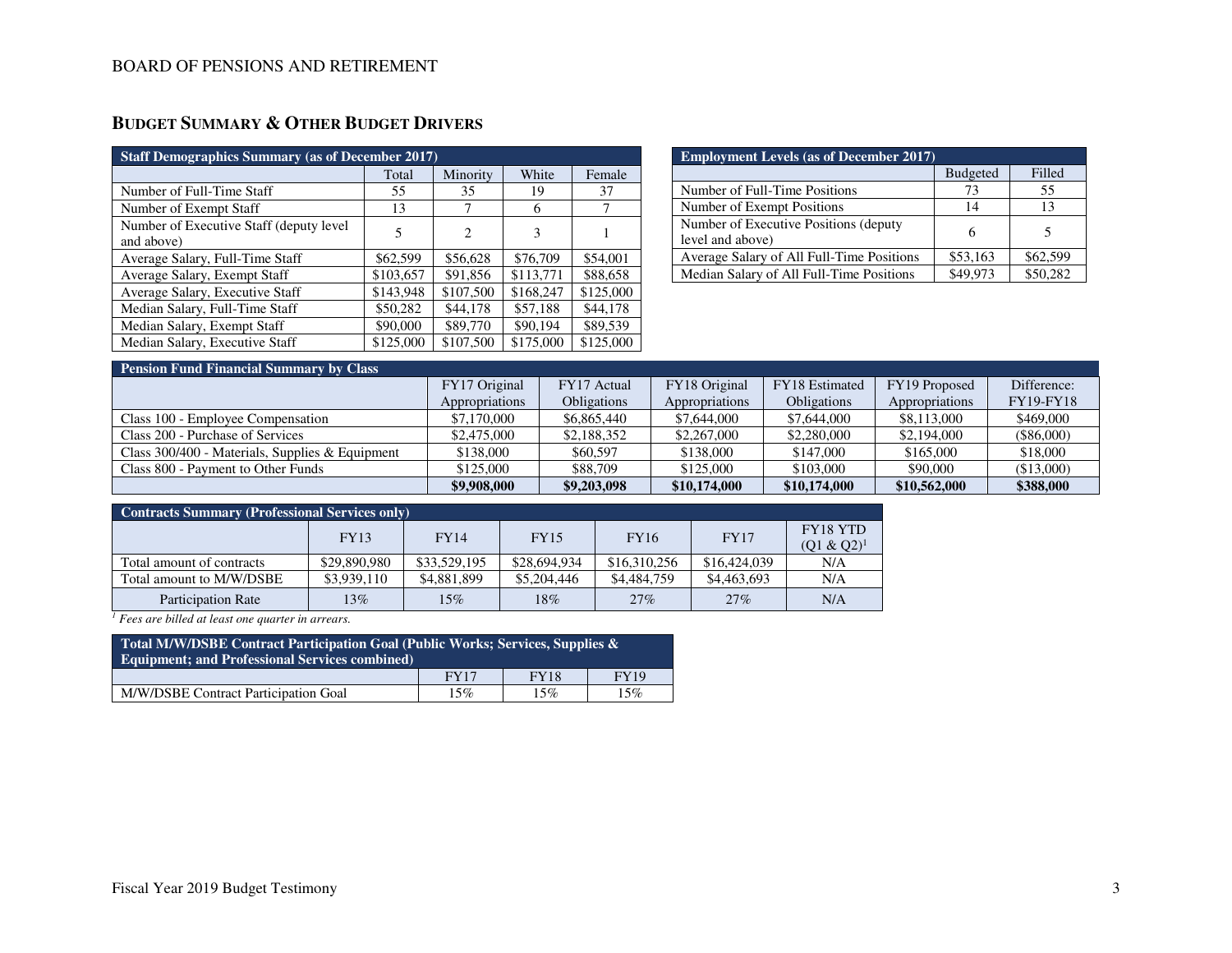### **PROPOSED BUDGET OVERVIEW**

#### **Proposed Funding Request**:

The proposed Fiscal Year 2019 Pension Fund budget totals \$10,562,000, an increase of \$388,000 over Fiscal Year 2018 estimated obligation levels. This increase is primarily due to the cost of salaries for full staffing and the associated fringe benefits.

The proposed budget includes:

- \$8,113,000 in Class 100, a \$469,000 increase over FY18. This funding will maintain staffing at its optimal level; cover fringe benefits for Board staff, which are paid from the Pension Fund; and provide for a 2.5% pay increase for the Board's District Council 33-represented staff.
- \$2,194,000 in Class 200, an \$86,000 decrease from FY18. This funding will permit the Board to meet all anticipated contractual obligations.
- \$165,000 in Class 300/400, an \$18,000 increase over FY18. This funding will provide staff with the supplies and equipment necessary to deliver services efficiently.
- \$90,000 in Class 800, a \$13,000 decrease from FY18. This funding will reimburse the General Fund for work performed on the Board's behalf by the City's central service agencies.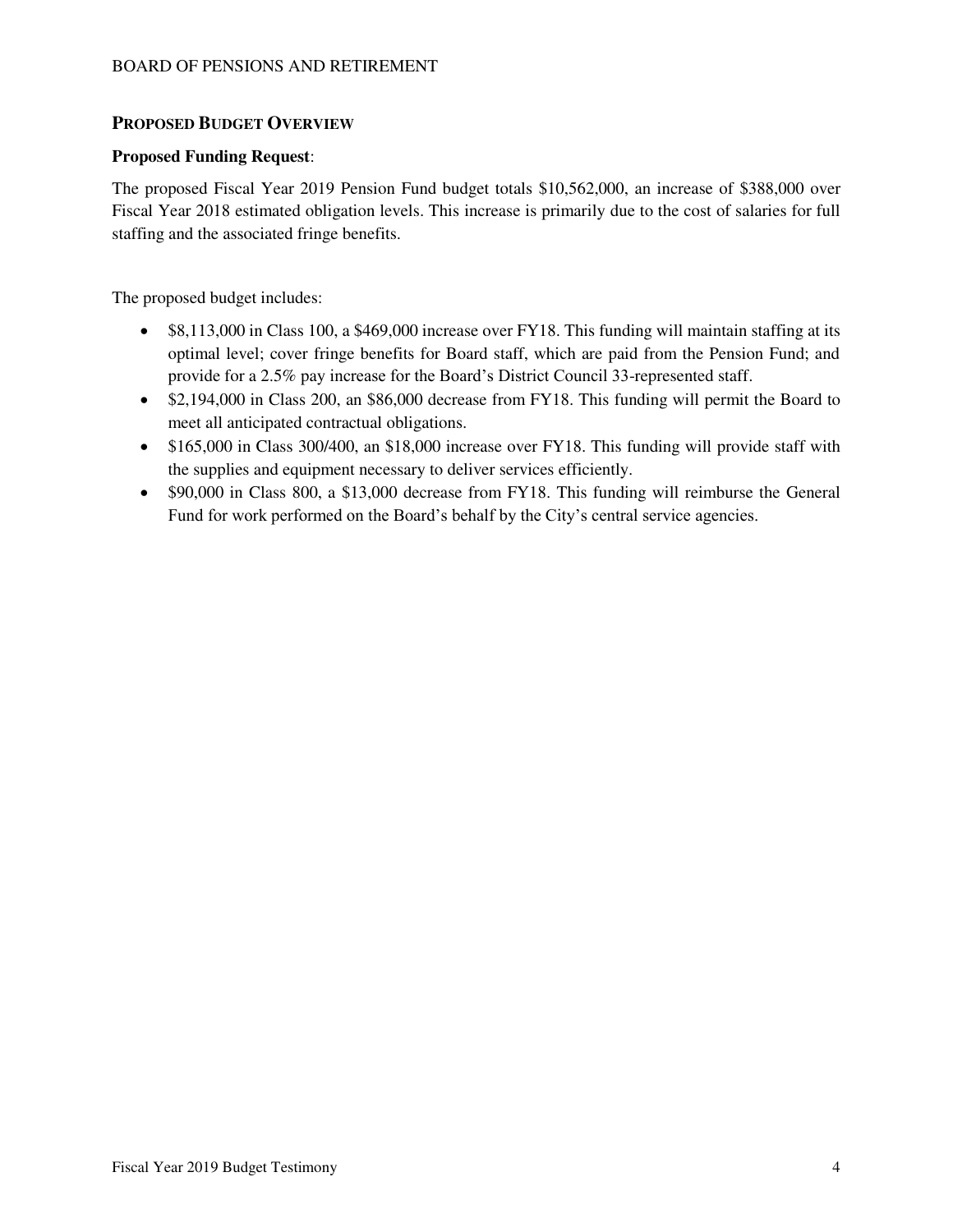#### BOARD OF PENSIONS AND RETIREMENT

# **STAFFING LEVELS**

The department is requesting 73 budgeted positions for FY19, level staffing with FY18.

### **NEW HIRES**

| New Hires (from $7/1/2017$ to December 2017) |  |  |  |  |  |  |
|----------------------------------------------|--|--|--|--|--|--|
| <b>Total Number of New Hires</b>             |  |  |  |  |  |  |
| <b>Black or African</b><br>American          |  |  |  |  |  |  |
| Total                                        |  |  |  |  |  |  |

Three new hires have been made since December: two females who identify as African American, and one male who identifies as White.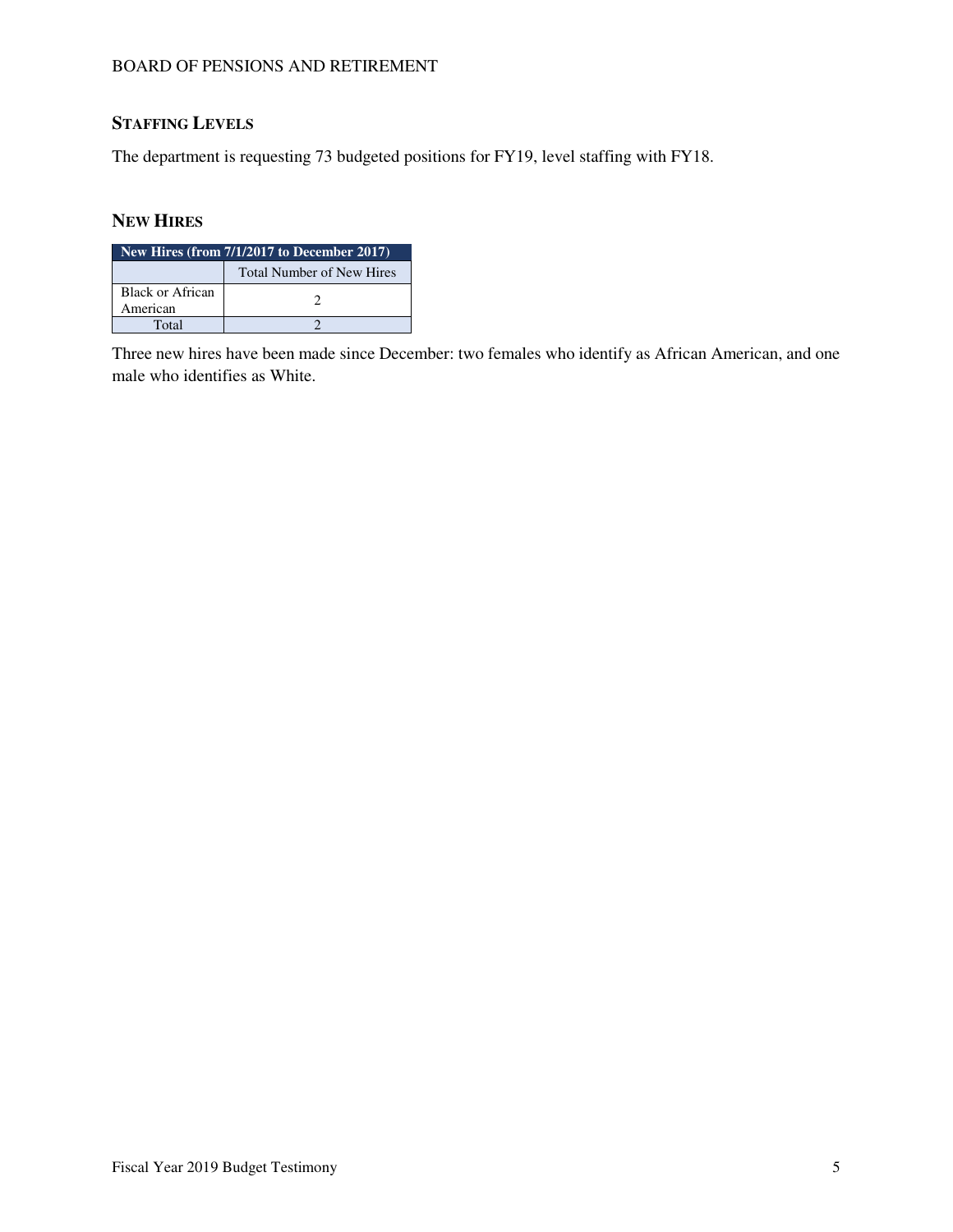## **PERFORMANCE, CHALLENGES, AND INITIATIVES**

#### **Investments**:

| <b>FY19 Strategic Goals</b>                                                                  |             |             |                   |                   |  |  |  |  |
|----------------------------------------------------------------------------------------------|-------------|-------------|-------------------|-------------------|--|--|--|--|
| Maintain investment ratio (fees to assets under management) of less than 0.34%.<br>$\bullet$ |             |             |                   |                   |  |  |  |  |
| Achieve investment return of at least the current earnings assumption.<br>$\bullet$          |             |             |                   |                   |  |  |  |  |
| <b>FY19 Performance Measures</b>                                                             |             |             |                   |                   |  |  |  |  |
|                                                                                              |             | FY18 YTD    |                   |                   |  |  |  |  |
| Measure                                                                                      | FY17 Actual | $(Q1 + Q2)$ | FY18 Target       | FY19 Target       |  |  |  |  |
| Investment ratio <sup>1</sup><br>$\leq 0.34\%$<br>$0.33\%$<br>$\leq 0.37\%$<br>N/A           |             |             |                   |                   |  |  |  |  |
| Investment return                                                                            | 13.08%      | $4.60\%$    | at least $7.70\%$ | at least $7.65\%$ |  |  |  |  |

*1 This is an annual measure. This measure is calculated by taking fees divided by assets under management. The goal is to continue to reduce fees.* 

#### **Benefits**:

| <b>FY19 Strategic Goals</b>                        |             |                 |             |             |  |  |  |
|----------------------------------------------------|-------------|-----------------|-------------|-------------|--|--|--|
| Provide education programs for 1,100 members.      |             |                 |             |             |  |  |  |
| <b>FY19 Performance Measures</b>                   |             |                 |             |             |  |  |  |
|                                                    |             | <b>FY18 YTD</b> |             |             |  |  |  |
| Measure                                            | FY17 Actual | $(Q1 + Q2)$     | FY18 Target | FY19 Target |  |  |  |
| Member education (count of attendees) <sup>1</sup> | 1,086       | 437             | 1.100       | .100        |  |  |  |

*<sup>1</sup> Six of the Board's 14 educational sessions are held from September to December. The remaining eight sessions are held from January to June.*

## **Executive Direction and Administration**:

| <b>FY19 Strategic Goals</b>                                |        |             |        |        |  |  |  |  |
|------------------------------------------------------------|--------|-------------|--------|--------|--|--|--|--|
| Increase 457 Plan participation to 22,500.                 |        |             |        |        |  |  |  |  |
| Increase rate of EFT (direct deposit) recipients to 94.5%. |        |             |        |        |  |  |  |  |
| <b>FY19 Performance Measures</b>                           |        |             |        |        |  |  |  |  |
| FY18 YTD<br><b>FY17</b><br><b>FY18</b><br><b>FY19</b>      |        |             |        |        |  |  |  |  |
| Measure                                                    | Actual | $(Q1 + Q2)$ | Target | Target |  |  |  |  |
| Number of 457 Plan deferred compensation participants      | 21,547 | 21.786      | 22,000 | 22,500 |  |  |  |  |
| Percentage of recipients receiving benefits electronically | 93.6%  | 93.9%       | 94.0%  | 94.5%  |  |  |  |  |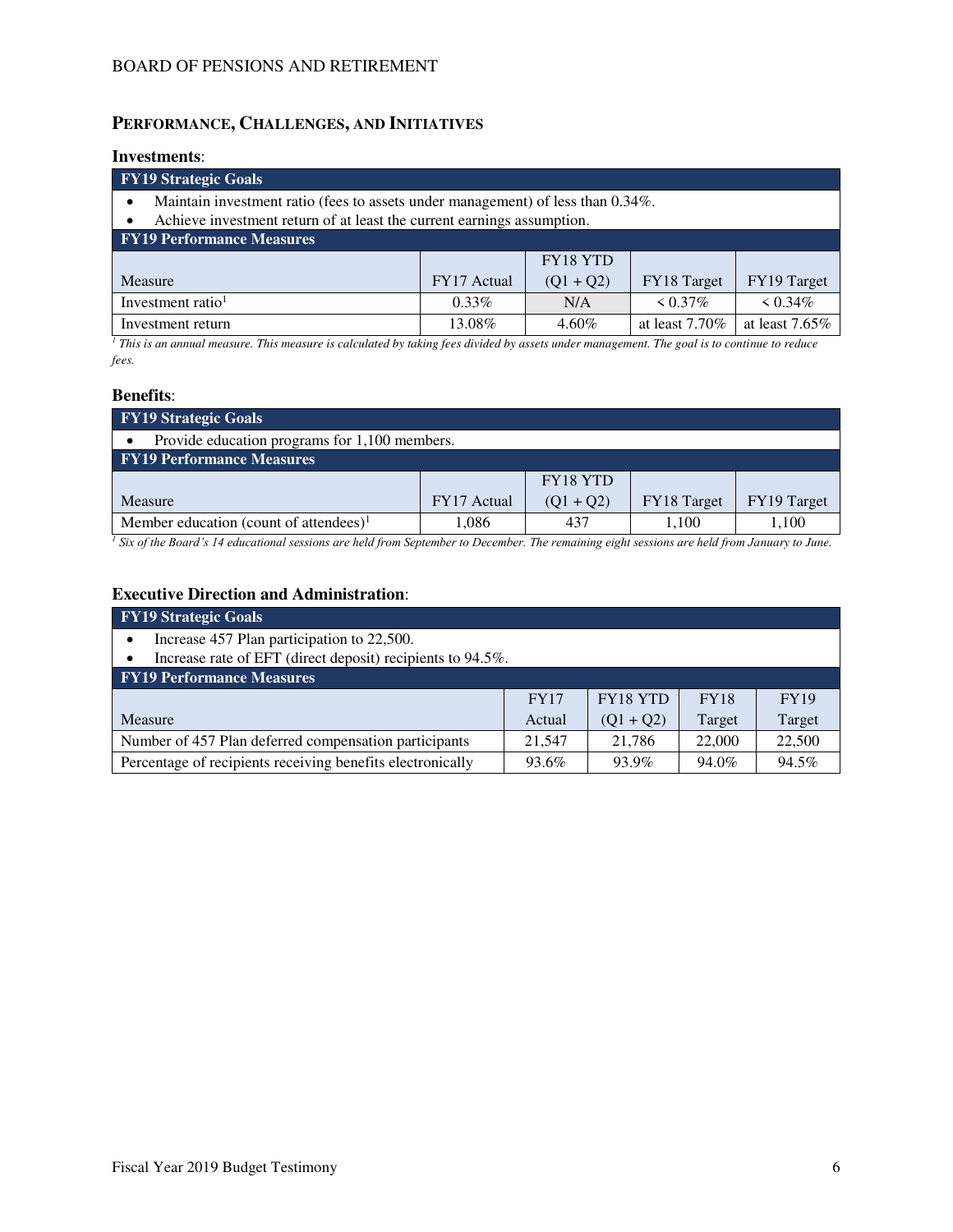## **OTHER BUDGETARY IMPACTS**

## **Federal and State (Where Applicable)**

The Board of Pensions' annual operating budget does not receive Federal or State funds.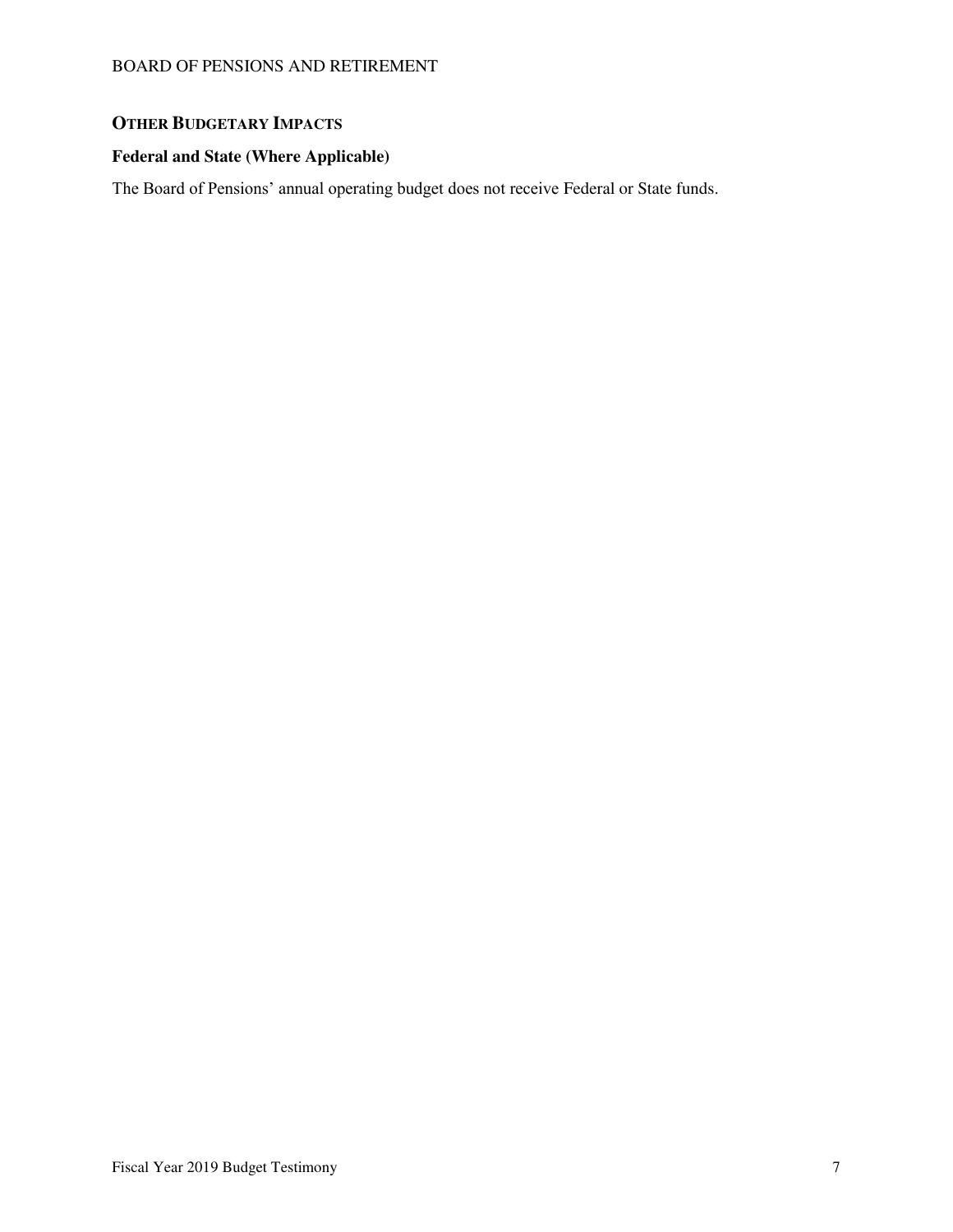### BOARD OF PENSIONS AND RETIREMENT

# **CONTRACTING EXPERIENCE**

| M/W/DSBE Participation on Large Professional Services Contracts |                                  |                                 |                   |                               |                              |                                                 |                                          |                                         |                                                       |                                                                                                              |                                                      |
|-----------------------------------------------------------------|----------------------------------|---------------------------------|-------------------|-------------------------------|------------------------------|-------------------------------------------------|------------------------------------------|-----------------------------------------|-------------------------------------------------------|--------------------------------------------------------------------------------------------------------------|------------------------------------------------------|
|                                                                 | Top Five Largest Contracts, FY18 |                                 |                   |                               |                              |                                                 |                                          |                                         |                                                       |                                                                                                              |                                                      |
| Vendor Name                                                     | Service<br>Provided              | Dollar<br>Amount of<br>Contract | RFP Issue<br>Date | <b>Contract Start</b><br>Date | Ranges in<br><b>RFP</b>      | $%$ of<br>M/W/DSBE<br>Participation<br>Achieved | \$ Value of<br>M/W/DSBE<br>Participation | Total %<br>Participation -<br>All DSBEs | <b>Total \$ Value</b><br>Participation -<br>All DSBEs | Local<br><b>Business</b><br>(principal<br>place of<br>business<br>located within<br>City limits)<br>[yes/no] | Waiver for<br>Living Wage<br>Compliance?<br>[yes/no] |
|                                                                 |                                  |                                 |                   |                               | MBE: Best                    |                                                 |                                          |                                         |                                                       |                                                                                                              |                                                      |
|                                                                 |                                  |                                 |                   |                               | Efforts<br>WBE: Best         | $0\%$                                           | \$0                                      |                                         |                                                       |                                                                                                              |                                                      |
|                                                                 |                                  |                                 |                   |                               | Efforts                      | $0\%$                                           | \$0                                      |                                         |                                                       |                                                                                                              |                                                      |
|                                                                 | Investment                       |                                 |                   |                               | <b>DSBE: Best</b>            |                                                 |                                          |                                         |                                                       |                                                                                                              |                                                      |
| Marquette                                                       | Consultant                       | \$620,000                       | 2/1/2016          | 5/25/2016                     | Efforts                      | $0\%$                                           | \$0                                      | $0\%$                                   | \$0                                                   | No                                                                                                           | No                                                   |
|                                                                 |                                  |                                 |                   |                               | <b>MBE: Best</b>             |                                                 |                                          |                                         |                                                       |                                                                                                              |                                                      |
|                                                                 |                                  |                                 |                   |                               | Efforts<br>WBE: Best         | $0\%$                                           | $\$0$                                    |                                         |                                                       |                                                                                                              |                                                      |
|                                                                 |                                  |                                 |                   |                               | Efforts                      | $0\%$                                           | \$0                                      |                                         |                                                       |                                                                                                              |                                                      |
|                                                                 |                                  |                                 |                   |                               | <b>DSBE: Best</b>            |                                                 |                                          |                                         |                                                       |                                                                                                              |                                                      |
| Cheiron                                                         | Actuary                          | \$550,000                       | 5/11/2015         | 7/1/2015                      | Efforts                      | $0\%$                                           | \$0                                      | $0\%$                                   | \$0                                                   | No                                                                                                           | No                                                   |
|                                                                 |                                  |                                 |                   |                               | <b>MBE: Best</b>             |                                                 |                                          |                                         |                                                       |                                                                                                              |                                                      |
|                                                                 |                                  |                                 |                   |                               | Efforts                      | $0\%$                                           | \$0                                      |                                         |                                                       |                                                                                                              |                                                      |
|                                                                 |                                  |                                 |                   |                               | WBE: Best                    | $0\%$                                           |                                          |                                         |                                                       |                                                                                                              |                                                      |
|                                                                 |                                  |                                 |                   |                               | Efforts<br><b>DSBE: Best</b> |                                                 | \$0                                      |                                         |                                                       |                                                                                                              |                                                      |
| Nationwide                                                      | 457 Plan TPA                     | \$290,656                       | 5/17/2016         | 5/22/2017                     | Efforts                      | $0\%$                                           | \$0                                      | $0\%$                                   | $\$0$                                                 | No                                                                                                           | No                                                   |
|                                                                 |                                  |                                 |                   |                               | <b>MBE: Best</b>             |                                                 |                                          |                                         |                                                       |                                                                                                              |                                                      |
|                                                                 |                                  |                                 |                   |                               | Efforts                      | $0\%$                                           | \$0                                      |                                         |                                                       |                                                                                                              |                                                      |
|                                                                 |                                  |                                 |                   |                               | WBE: Best                    |                                                 |                                          |                                         |                                                       |                                                                                                              |                                                      |
| Managed                                                         | Independent                      |                                 |                   |                               | Efforts                      | $0\%$                                           | $\$0$                                    |                                         |                                                       |                                                                                                              |                                                      |
| Medical                                                         | Medical                          | \$90,000                        | 11/3/2014         | 7/1/2015                      | <b>DSBE: Best</b>            | $0\%$                                           | \$0                                      | $0\%$                                   | \$0                                                   | No                                                                                                           | No                                                   |
| Review                                                          | Examinations                     |                                 |                   |                               | Efforts<br><b>MBE: Best</b>  |                                                 |                                          |                                         |                                                       |                                                                                                              |                                                      |
|                                                                 |                                  |                                 |                   |                               | Efforts                      | $0\%$                                           | \$0                                      |                                         |                                                       |                                                                                                              |                                                      |
|                                                                 |                                  |                                 |                   |                               | WBE: Best                    |                                                 |                                          |                                         |                                                       |                                                                                                              |                                                      |
|                                                                 |                                  |                                 |                   |                               | Efforts                      | $0\%$                                           | \$0                                      |                                         |                                                       |                                                                                                              |                                                      |
| Clifton                                                         | Annual Fund                      |                                 |                   |                               | <b>DSBE: Best</b>            |                                                 |                                          |                                         |                                                       |                                                                                                              |                                                      |
| Larson Allen                                                    | Audit                            | \$87,500                        | 2/26/2016         | 8/9/2016                      | Efforts                      | $0\%$                                           | \$0                                      | $0\%$                                   | \$0                                                   | N <sub>o</sub>                                                                                               | N <sub>o</sub>                                       |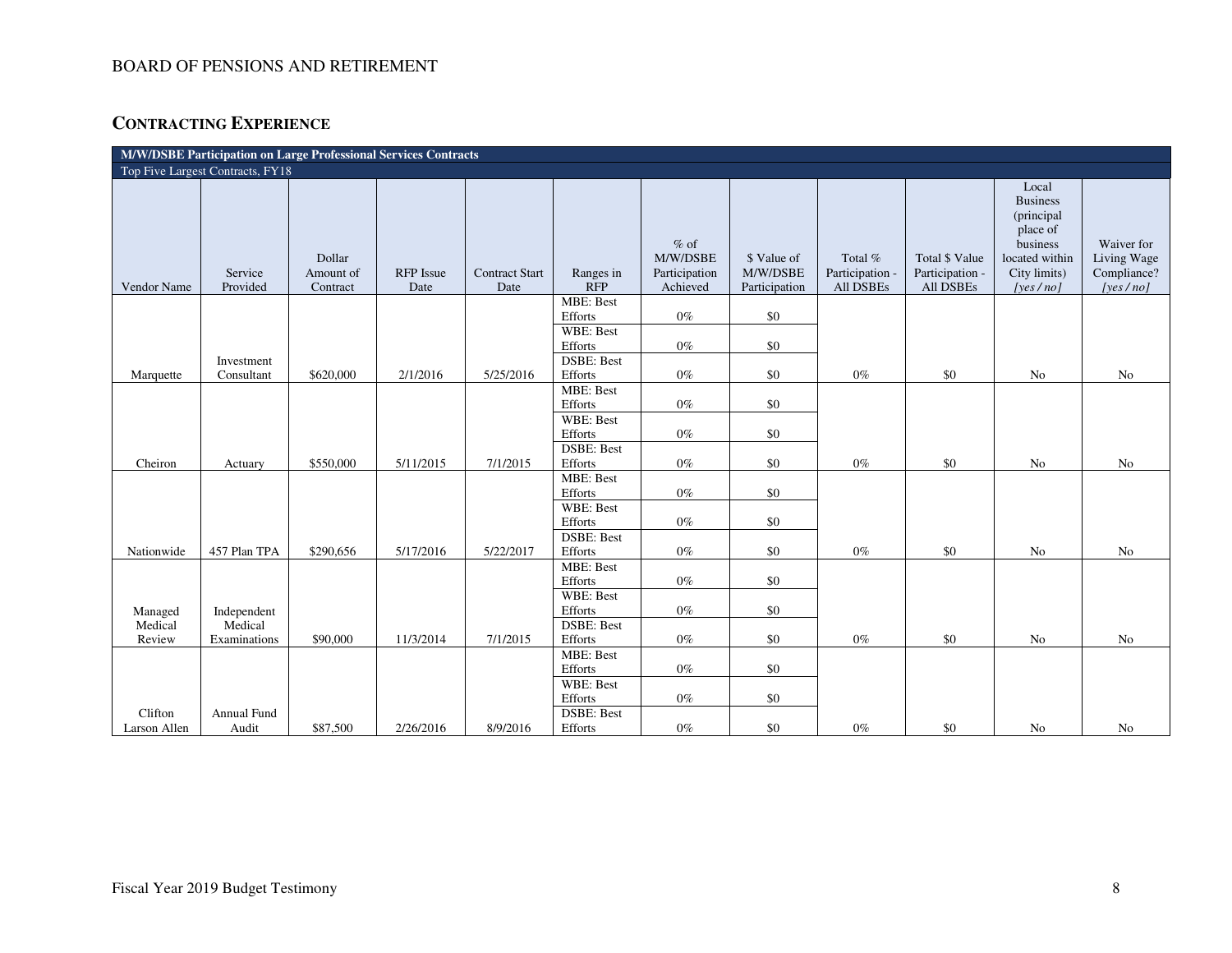# **EMPLOYEE DATA**

| <b>Staff Demographics (as of December 2017)</b> |                        |                  |                      |                        |                |  |  |
|-------------------------------------------------|------------------------|------------------|----------------------|------------------------|----------------|--|--|
|                                                 | <b>Full-Time Staff</b> |                  |                      | <b>Executive Staff</b> |                |  |  |
|                                                 | Male                   | Female           |                      | Male                   | Female         |  |  |
|                                                 | African-               | African-         |                      | African-               | African-       |  |  |
|                                                 | American               | American         |                      | American               | American       |  |  |
| Total                                           | 8                      | 25               | Total                | 1                      | 1              |  |  |
| % of Total                                      | 15%                    | 45%              | % of Total           | 20%                    | 20%            |  |  |
| Average Salary                                  | \$58,126               | \$53,763         | Average Salary       | \$90,000               | \$125,000      |  |  |
| <b>Median Salary</b>                            | \$55,230               | \$44,020         | Median Salary        | \$90,000               | \$125,000      |  |  |
|                                                 | White                  | White            |                      | White                  | White          |  |  |
| Total                                           | 7                      | 12               | Total                | 3                      | $\overline{0}$ |  |  |
| % of Total                                      | 13%                    | 22%              | % of Total           | 60%                    | $0\%$          |  |  |
| Average Salary                                  | \$114,784              | \$54,498         | Average Salary       | \$168,247              | N/A            |  |  |
| <b>Median Salary</b>                            | \$100,000              | \$50,707         | Median Salary        | \$175,000              | N/A            |  |  |
|                                                 | Hispanic               | Hispanic         |                      | Hispanic               | Hispanic       |  |  |
| Total                                           | 1                      | $\theta$         | Total                | $\theta$               | $\Omega$       |  |  |
| % of Total                                      | 2%                     | $0\%$            | % of Total           | $0\%$                  | $0\%$          |  |  |
| Average Salary                                  | \$32,714               | N/A              | Average Salary       | N/A                    | N/A            |  |  |
| <b>Median Salary</b>                            | \$32,714               | N/A              | Median Salary        | N/A                    | N/A            |  |  |
|                                                 | Asian                  | Asian            |                      | Asian                  | Asian          |  |  |
| Total                                           | $\overline{c}$         | $\boldsymbol{0}$ | Total                | $\boldsymbol{0}$       | $\mathbf{0}$   |  |  |
| % of Total                                      | 4%                     | $0\%$            | % of Total           | $0\%$                  | $0\%$          |  |  |
| Average Salary                                  | \$68,343               | N/A              | Average Salary       | N/A                    | N/A            |  |  |
| <b>Median Salary</b>                            | \$68,343               | N/A              | Median Salary        | N/A                    | N/A            |  |  |
|                                                 | Other                  | Other            | Other<br>Other       |                        |                |  |  |
| Total                                           | $\overline{0}$         | $\theta$         | Total                | $\overline{0}$         | $\overline{0}$ |  |  |
| % of Total                                      | $0\%$                  | $0\%$            | % of Total           | $0\%$                  | $0\%$          |  |  |
| Average Salary                                  | N/A                    | N/A              | Average Salary       | N/A                    | N/A            |  |  |
| <b>Median Salary</b>                            | N/A                    | N/A              | Median Salary        | N/A                    | N/A            |  |  |
|                                                 | Bilingual              | Bilingual        |                      | Bilingual              | Bilingual      |  |  |
| Total                                           | $\overline{0}$         | $\overline{0}$   | Total                | $\theta$               | $\mathbf{0}$   |  |  |
| % of Total                                      | $0\%$                  | $0\%$            | % of Total           | $0\%$                  | $0\%$          |  |  |
| Average Salary                                  | N/A                    | N/A              | Average Salary       | N/A                    | N/A            |  |  |
| Median Salary                                   | N/A                    | N/A              | Median Salary        | N/A                    | N/A            |  |  |
|                                                 | Male                   | Female           |                      | Male                   | Female         |  |  |
| Total                                           | 18                     | 37               | Total                | $\overline{4}$         | 1              |  |  |
| % of Total                                      | 33%                    | 67%              | % of Total           | 80%                    | 20%            |  |  |
| Average Salary                                  | \$79,883               | \$54,001         | Average Salary       | \$148,685              | \$125,000      |  |  |
| <b>Median Salary</b>                            | \$73,571               | \$44,178         | <b>Median Salary</b> | \$150,000              | \$125,000      |  |  |